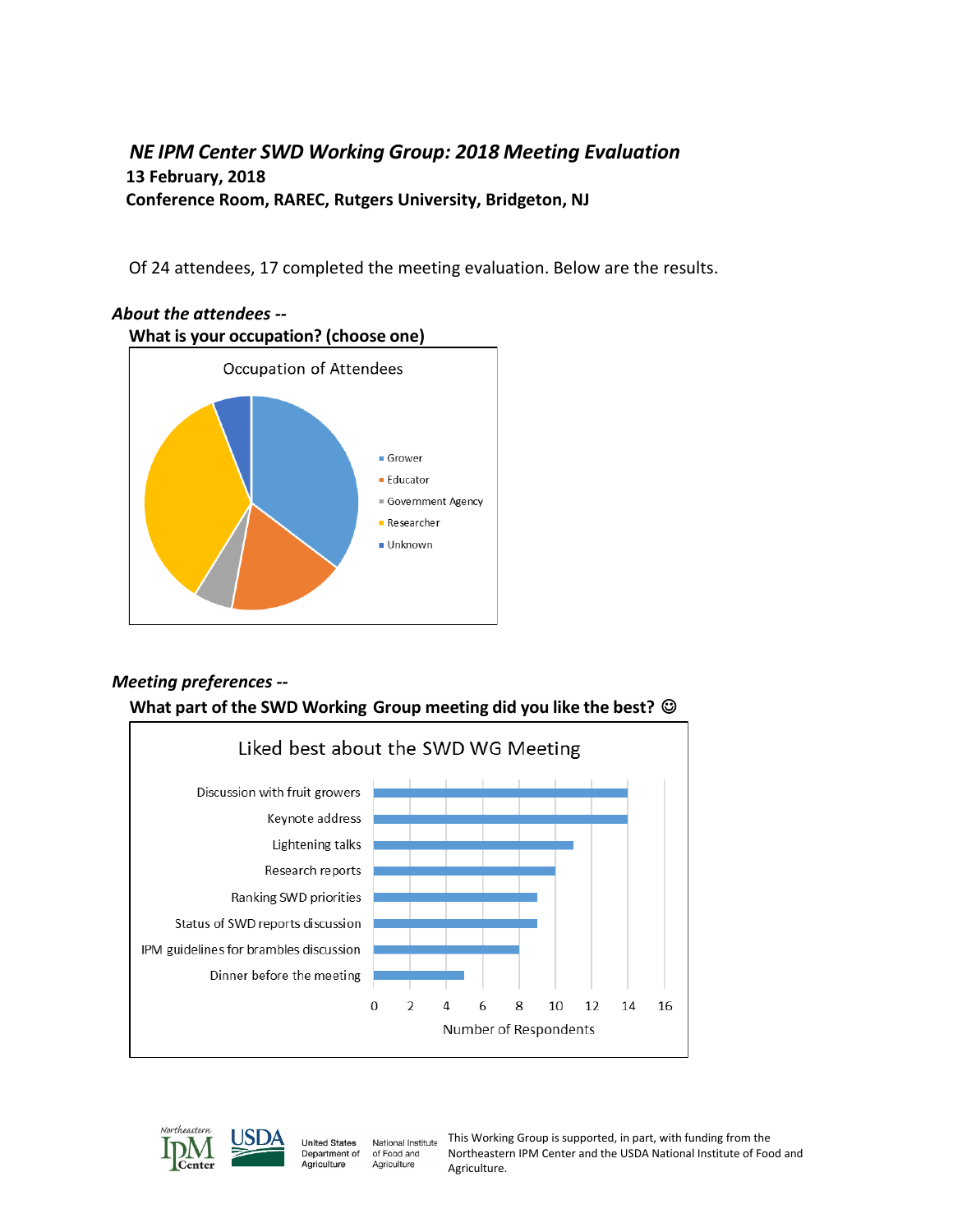

#### **What part of the SWD Working Group meeting did you like the least?**

#### *Meeting impact --*

#### **What do you benefit from by attending the SWD IPM Working Group meeting?**